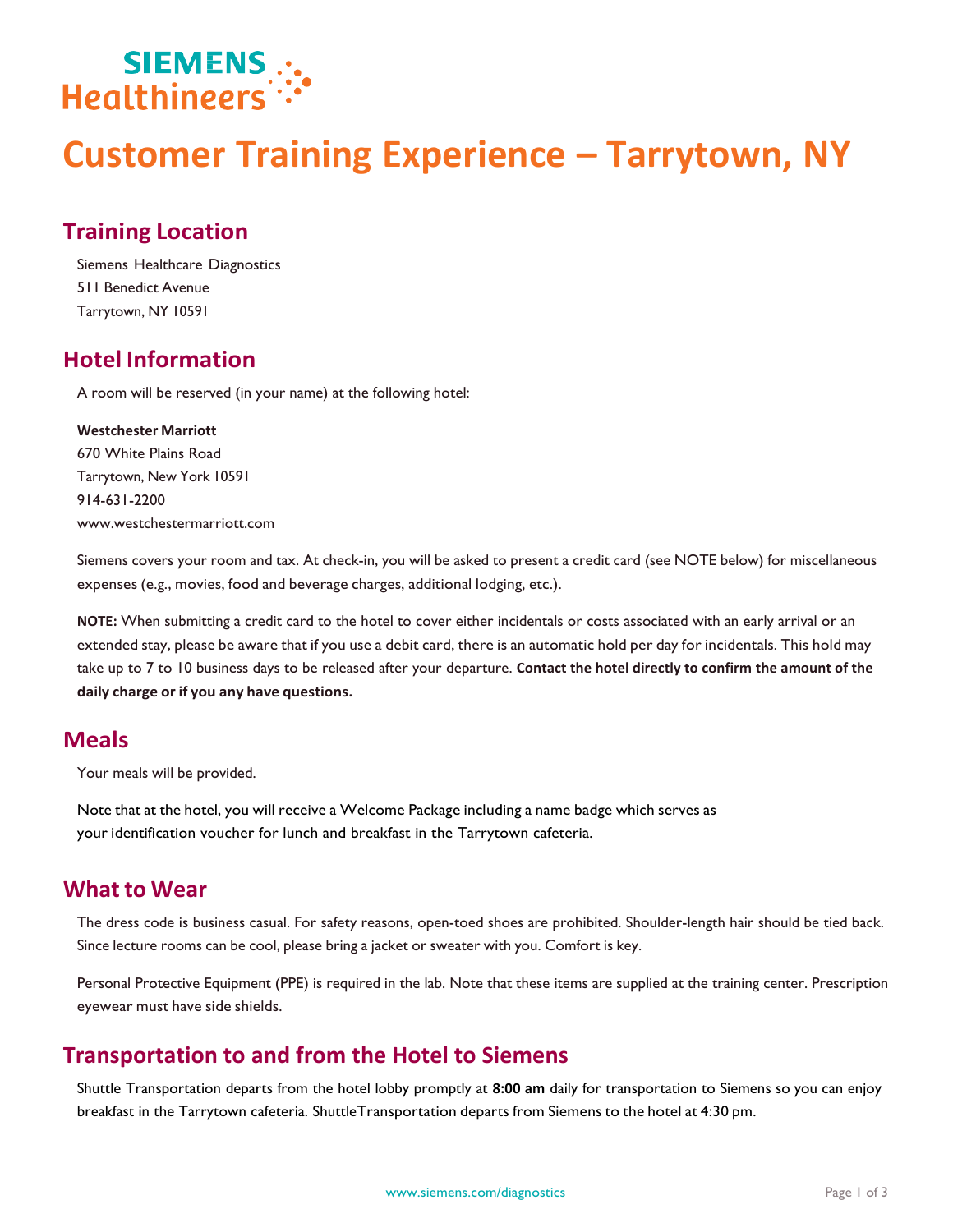# SIEMENS...<br>"Healthineers

## **Traveling by Airplane or Train**

- Siemens BCD Traveler Services will contact you approximately 3 weeks prior to your scheduled training class to arrange your travel. Any changes to the training event are required within that time frame. **Please review the Cancellation Policy prior to finalizing your travel arrangements.**
- You will be ticketed to arrive the day before class.
- If traveling by airplane, you will arrive into LaGuardia, JFK or Newark International Airport. The agent will book your travel using an e-ticket (paperless ticket). Once your flight is booked, the agent will email the itinerary to you. (NOTE: The itinerary is the actual e-ticket.) At the airport, obtain your boarding pass by either taking the e-ticket to the appropriate airline counter or entering the e-ticket number at one of the airline kiosks.
- If traveling by train, you will arrive into one of the following Amtrak stations: 1) New Rochelle, NY, 2) Croton-Harmon, NY, 3) New York Penn, 4) Stamford, CT.
- The agent will book your return trip approximately 3 hours after class end time for domestic travel and 4 hours after class end time for international travel.
- If your return trip is on the last day of class, please bring your luggage with you to the training center. After class, you will depart directly from our facility to the airport or train station. You will not be returning to the hotel.
- **•** For current travel advisory information, go to [www.travel.state.gov.](http://www.travel.state.gov/)
- The following are not covered by Siemens:
	- $\circ$  Parking or shuttle fees at your area airport
	- Transportation and mileage reimbursement/tolls to or from your area airport
	- Additional airline fees for services such as checked baggage, etc.
- Due to Compliance regulations, all travel (air, train, etc) paid by Siemens will only be from your home airport/train station, to Siemens local airport/train station, then returning to your home airport/train station.
- Siemens BCD Traveler Services can only be used to arrange travel for training attendees. If a guest is traveling with you, you willneed to book their trip using your own travel agent or an online travel website. Note that on the rare occasion that atraining class is postponed, guest ticket change fees and/or reimbursement for the lost ticket fare will not be coveredby Siemens. Please be sure to inform the travel agent that you are bringing a guest.

#### **Cancellation Policy**

If you cancel your trip, please be aware of the following circumstances:

- If your airline ticket has already been issued and you reschedule within one year, your facility will be responsible for any change fee (typically \$200.00) as well as the difference between the cancelled ticket fare and the fare for the new ticket (i.e., if the new ticket price is higher).
- If you attend training after one year from the date of cancellation, the cost of your original ticket may no longer be applied to the new ticket. Your facility will be responsible for purchasing a new ticket.
- Non-refundable tickets must be used by the same person within one year. They are not transferable.
- If you fail to contact the hotel or the Client Services Specialist in time for your hotel room to be cancelled, your facility will be charged for the reservation.
- If you fail to contact the car service or the Client Services Specialist in time for your car pickup to be cancelled, your facility will be charged for the reservation.